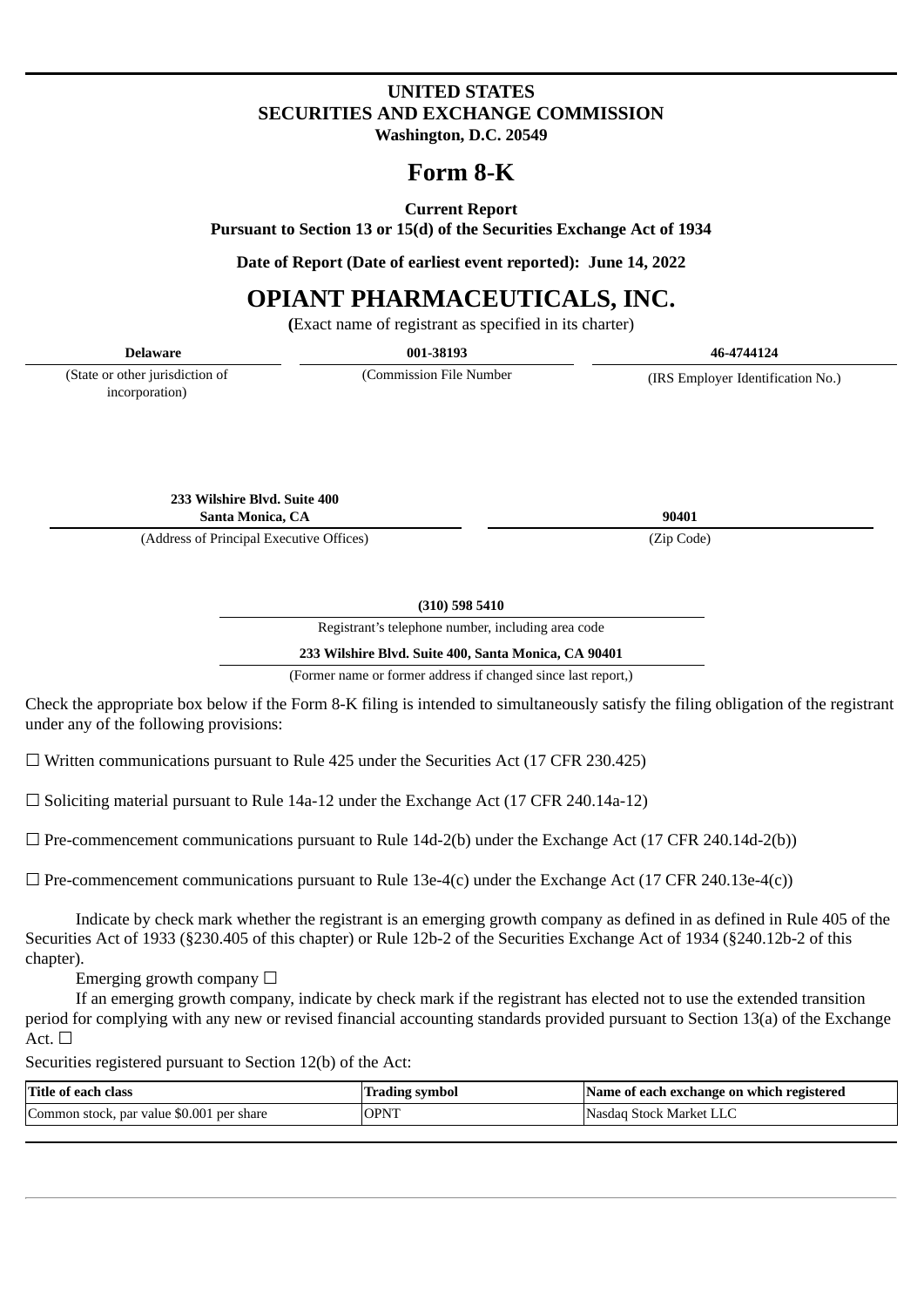#### **Item 5.07. Submission of Matters to a Vote of Security Holders**

Opiant Pharmaceuticals, Inc. (the "Company") held its Annual Meeting of Stockholders (the "Annual Meeting") virtually on June 14, 2022. At the Annual Meeting, the following matters were submitted to a vote of stockholders:

1. The proposal to elect Dr. Roger Crystal and Ms. Ann MacDougall as Class II directors to serve until the 2025 annual meeting of stockholders, or until his or her successor is duly elected and qualified;

2. The proposal to ratify the appointment of MaloneBailey, LLP as the Company's independent registered public accounting firm for the fiscal year ending December 31, 2022; and

#### 3. An advisory vote on the Company's executive compensation.

At the close of business on April 18, 2022, the record date for the determination of stockholders entitled to vote at the Annual Meeting, there were 5,079,605 shares of the Company's Common Stock outstanding and entitled to vote at the Annual Meeting. The holders of 3,015,530 shares of the Company's Common Stock were represented in person or by proxy at the Annual Meeting, constituting a quorum.

The number of votes cast for and against and the number of abstentions and broker non-votes with respect to each matter voted upon, as applicable, are set forth below:

#### *Proposal No. 1 - Election of Directors*

The following nominees were elected to serve as Class I directors for a term that will continue until the 2025 annual meeting of stockholders or until his successor has been duly elected and qualified. The number of votes cast for and against and the number of abstentions and broker non-votes for the nominee were as follows:

| Nominees           | For       | Withheld | <b>Broker Non-Votes</b> |
|--------------------|-----------|----------|-------------------------|
| Dr. Roger Crystal  | 1,893,172 | 57,337   | 1,065,021               |
| Ms. Ann MacDougall | 1,882,492 | 68,017   | 1,065,021               |

#### Proposal No. 2 - Ratification of the appointment of MaloneBailey, LLP for the fiscal year ending December 31, 2022

The vote with respect to the approval of the ratification of the appointment of MaloneBailey, LLP as the Company's independent registered public accounting firm for the fiscal year ending December 31, 2022, was as follows:

| For       | Against | Abstain       |
|-----------|---------|---------------|
| 2,969,982 | 25,014  | 20E<br>20,534 |

### *Proposal No. 3* **-** *Advisory Vote on Executive Compensation*

The Company's stockholders approved, on an advisory basis, the compensation of the Company's named executive officers as described in the Proxy Statement. The number of votes cast for and against and the number of abstentions and broker non-votes were as follows:

| <b>Votes For</b> | <b>Votes Against</b> | Abstain | <b>Broker Non-Votes</b> |
|------------------|----------------------|---------|-------------------------|
| 1,713,467        | 152,841              | 84,201  | 1.065.021               |